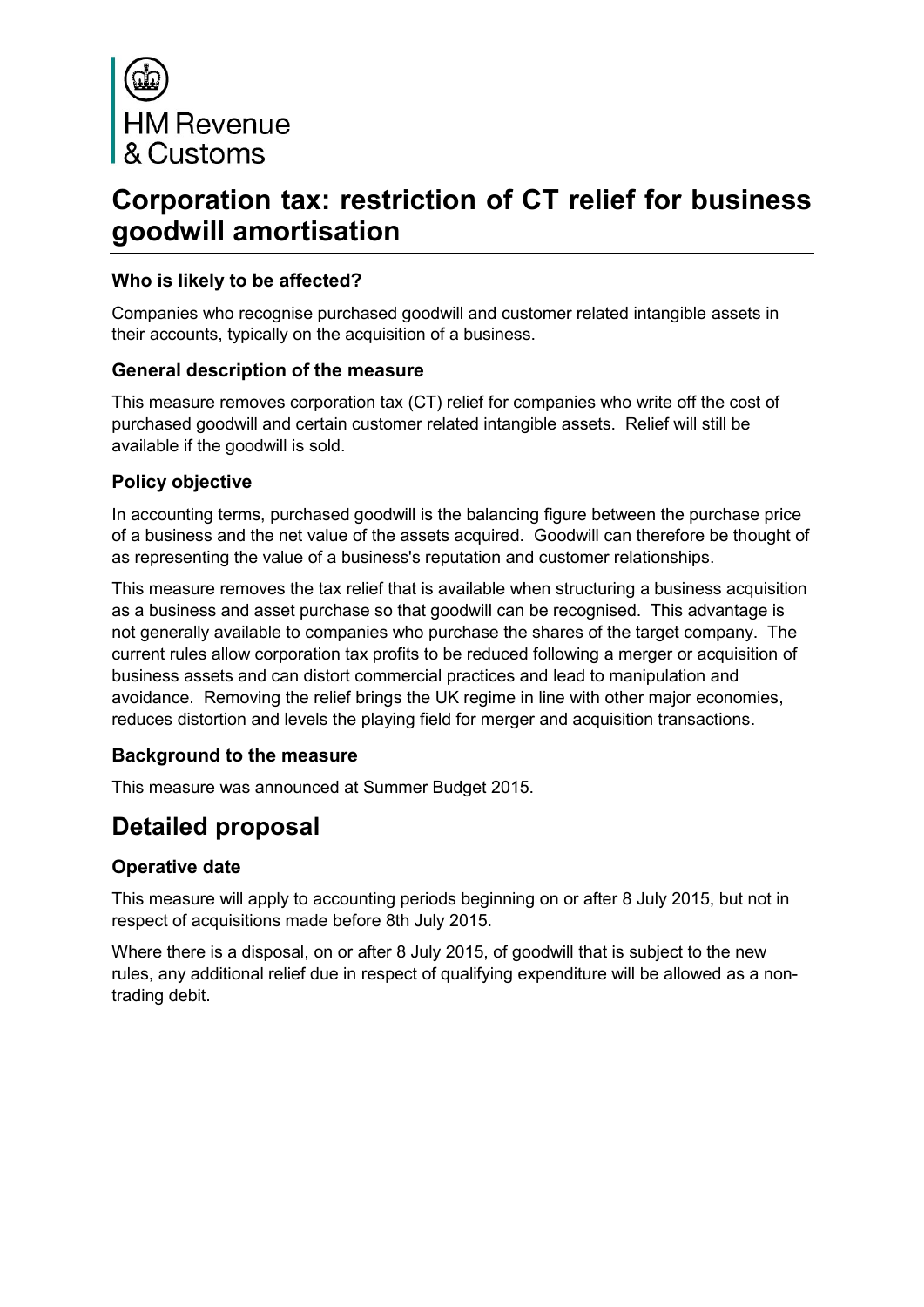### **Current law**

Under Part 8 Corporation Tax Act 2009 (CTA09), CT relief is given to companies for the costs of purchased goodwill and intangible assets that are recognised in the accounts. Relief is normally given on these costs as and when the expenditure is written off in accordance with generally accepted accounting practice. A fixed 4% rate is also available if the company so elects.

The current rules only allow relief to be claimed when a company acquires a business directly rather than acquiring the shares in the target company. Purchased goodwill can only be recognised on a business acquisition but not on an acquisition of shares.

#### **Proposed revisions**

Legislation will be introduced in Summer Finance Bill 2015 to amend Part 8 CTA 2009. This will withdraw relief for all goodwill and customer related intangible asset acquisitions.

Part 8 CTA 2009 will be amended to remove relief for debits under Chapter 3 for all purchased goodwill and customer related intangible assets, except in respect of acquisitions made before 8 July 2015 (or acquisitions made afterwards pursuant to an unconditional obligation entered into before then).

Part 8 CTA 2009 will also be amended to treat any debits arising on a realisation of a relevant asset as a non-trading debit. This is to limit how these debits can be relieved. In particular the debit will not be included in the calculation of trading losses. This amendment will apply to all disposals occurring on or after 8 July 2015 of goodwill and customer related intangible assets that are subject to the new rules.

No restriction will be made where a profit (credit) arises on a subsequent realisation.

| <b>Exchequer</b>                           | 2015-16                                                                                                                                                                                                                                  | 2016-17 | 2017-18                                  | 2018-19 | 2019-20                                                    | 2020-21                                                                 |
|--------------------------------------------|------------------------------------------------------------------------------------------------------------------------------------------------------------------------------------------------------------------------------------------|---------|------------------------------------------|---------|------------------------------------------------------------|-------------------------------------------------------------------------|
| impact (Em)                                | $+35$                                                                                                                                                                                                                                    | $+100$  | $+165$                                   | $+220$  | $+280$                                                     | $+320$                                                                  |
|                                            | These figures are set out in Table 2.1 of Summer Budget 2015 and<br>have been certified by the Office for Budget Responsibility. More<br>details can be found in the policy costings document published<br>alongside Summer Budget 2015. |         |                                          |         |                                                            |                                                                         |
| <b>Economic</b>                            | This measure is not expected to have any significant macroeconomic<br>impacts. The costing reflects a behavioural response whereby there                                                                                                 |         |                                          |         |                                                            |                                                                         |
| impact                                     | companies.                                                                                                                                                                                                                               |         |                                          |         | will be an increase in tax planning arrangements from some |                                                                         |
| Impact on                                  |                                                                                                                                                                                                                                          |         | No impact on individuals and households. |         |                                                            |                                                                         |
| individuals,<br>households<br>and families | breakdown.                                                                                                                                                                                                                               |         |                                          |         |                                                            | The measure is not expected to impact on family formation, stability or |
| <b>Equalities</b><br>impacts               | equalities.                                                                                                                                                                                                                              |         |                                          |         | This measure affects companies. There will be no impact on |                                                                         |
| Impact on                                  | This measure is expected to have negligible impact on large                                                                                                                                                                              |         |                                          |         |                                                            |                                                                         |
| <b>business</b><br>including civil         | businesses.                                                                                                                                                                                                                              |         |                                          |         |                                                            |                                                                         |

#### **Summary of impacts**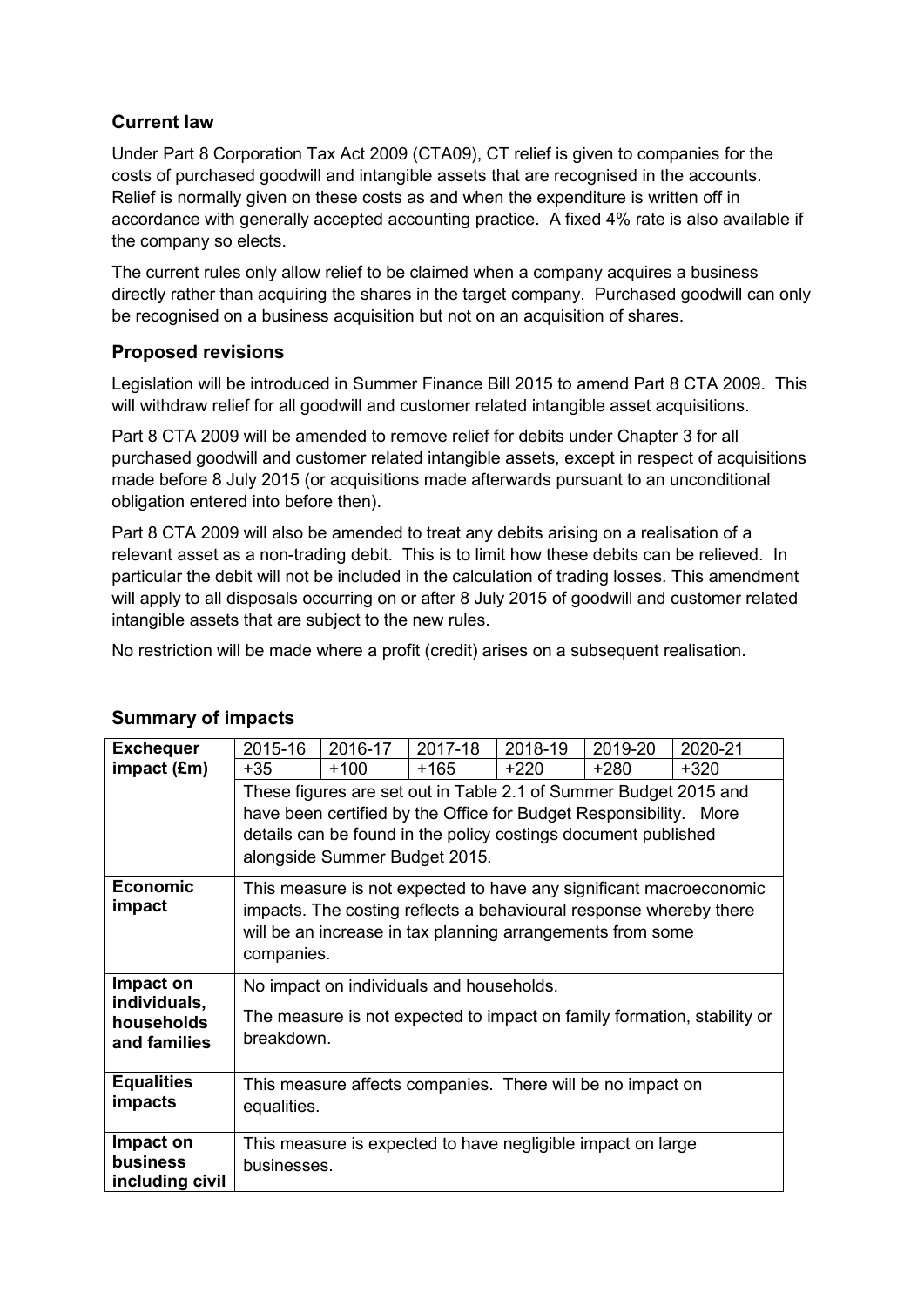| society<br>organisations                                | There are likely to be negligible one-off and on-going costs for<br>approximately 500 large businesses affected, some of which may<br>need to make computational adjustments to their corporation tax<br>profits.                                                                                                                                                                                          |  |  |  |
|---------------------------------------------------------|------------------------------------------------------------------------------------------------------------------------------------------------------------------------------------------------------------------------------------------------------------------------------------------------------------------------------------------------------------------------------------------------------------|--|--|--|
|                                                         | This measure is expected to have no impact on civil society<br>organisations.                                                                                                                                                                                                                                                                                                                              |  |  |  |
| <b>Operational</b><br>impact (Em)<br>(HMRC or<br>other) | The additional costs or savings for HMRC in implementing this<br>change are anticipated to be negligible.<br>Compliance checks will be carried out in the normal way.                                                                                                                                                                                                                                      |  |  |  |
| <b>Other</b><br><b>impacts</b>                          | Small and micro business assessment: this measure is expected to<br>have a negligible impact on around 25,000 small, medium and micro<br>businesses.<br>There are likely to be negligible one-off and on-going costs for these<br>businesses, as they may need to make computational adjustments to<br>their corporation tax profits.<br>Other impacts have been considered and none have been identified. |  |  |  |

### **Monitoring and evaluation**

The measure will be monitored through information collected from tax returns and receipts.

#### **Further advice**

If you have any questions about this change, please contact John Williams on 03000 530434 (email: john.r.williams@hmrc.gsi.gov.uk).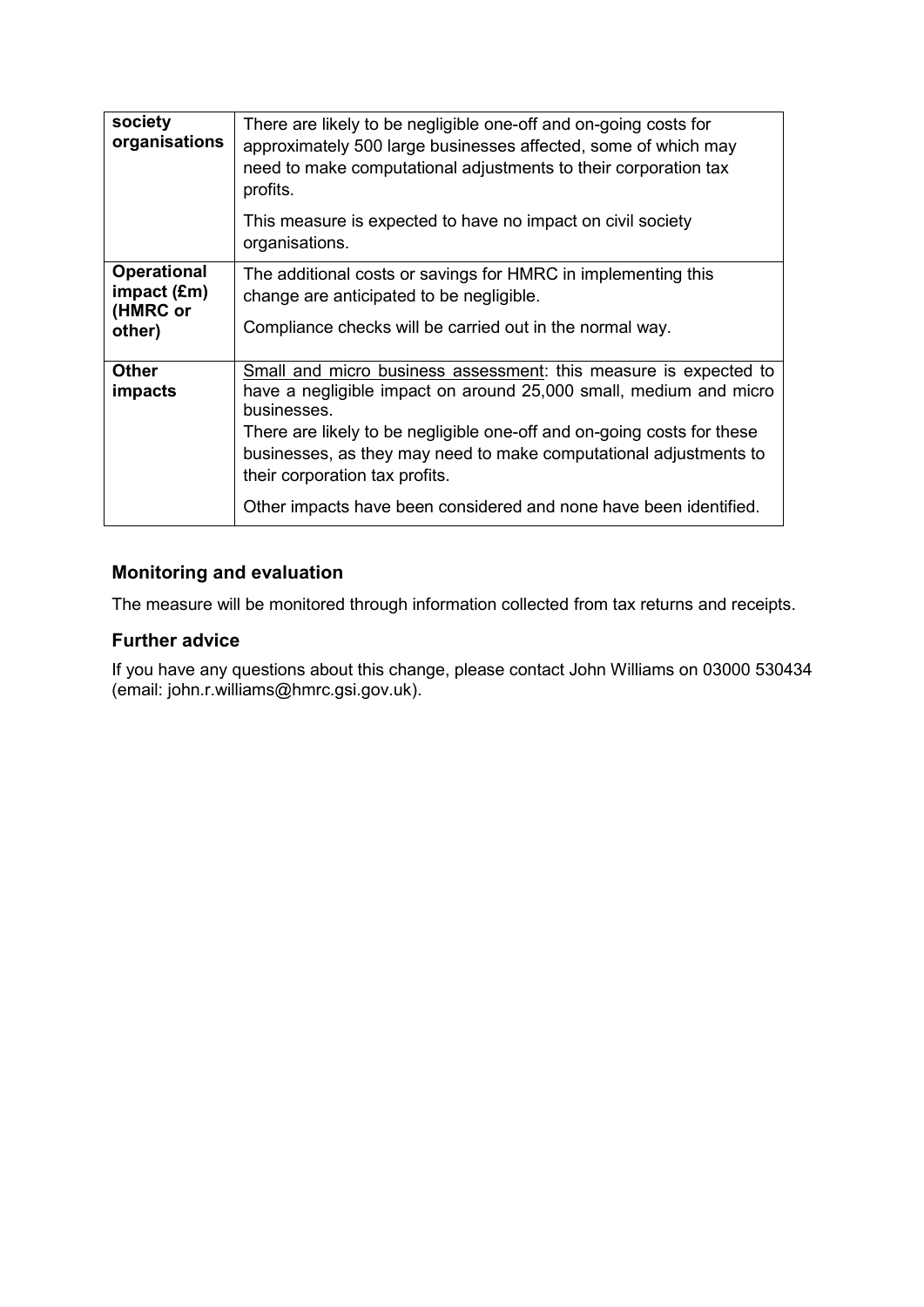#### **1 Intangible fixed assets: goodwill etc**

- (1) Part 8 of CTA 2009 (intangible fixed assets) is amended as follows.
- (2) In section 715 (application of Part 8 to goodwill), in subsection (2), at the end insert "(see, in particular, section 816A (restrictions on goodwill and certain other assets))".
- (3) In section 746 ("non-trading credits" and "non-trading debits"), in subsection (2), for paragraph (ba) substitute—
	- "(ba) section 816A (restrictions on goodwill and certain other assets), and".
- (4) In section 800 (introduction to Chapter 10: excluded assets), in subsection  $(2)(c)$  —
	- (a) for "section 814 or 815" substitute "any of sections 814 to 816A", and
	- (b) for "that section" substitute "the section concerned".
- (5) After section 816 insert—

#### **"816A Restrictions on goodwill and certain other assets**

- (1) This section applies if a company acquires or creates a relevant asset.
- (2) "Relevant asset" means—
	- (a) goodwill,
	- (b) an intangible fixed asset that consists of information which relates to customers or potential customers of a business,
	- (c) an intangible fixed asset that consists of a relationship (whether contractual or not) between a person carrying on a business and one or more customers of that business,
	- (d) an unregistered trade mark or other sign used in the course of a business, or
	- (e) a licence or other right in respect of an asset within any of paragraphs (a) to (d).
- (3) No debits are to be brought into account by the company for tax purposes, in respect of the relevant asset, under Chapter 3 (debits in respect of intangible fixed assets).
- (4) Any debit brought into account by the company for tax purposes, in respect of the relevant asset, under Chapter  $\frac{1}{4}$  (realisation of intangible fixed assets) is treated for the purposes of Chapter 6 as a non-trading debit."
- (6) In section 844 (overview of Chapter 13: transactions between related parties), omit subsection (2A).
- (7) Omit sections 849B to 849D (restrictions relating to goodwill etc acquired from a related individual or firm) and the italic heading immediately before those sections.
- (8) In consequence of the amendments made by this section, in FA 2015, omit section 26.
- (9) The amendments made by this section have effect in relation to accounting periods beginning on or after 8 July 2015.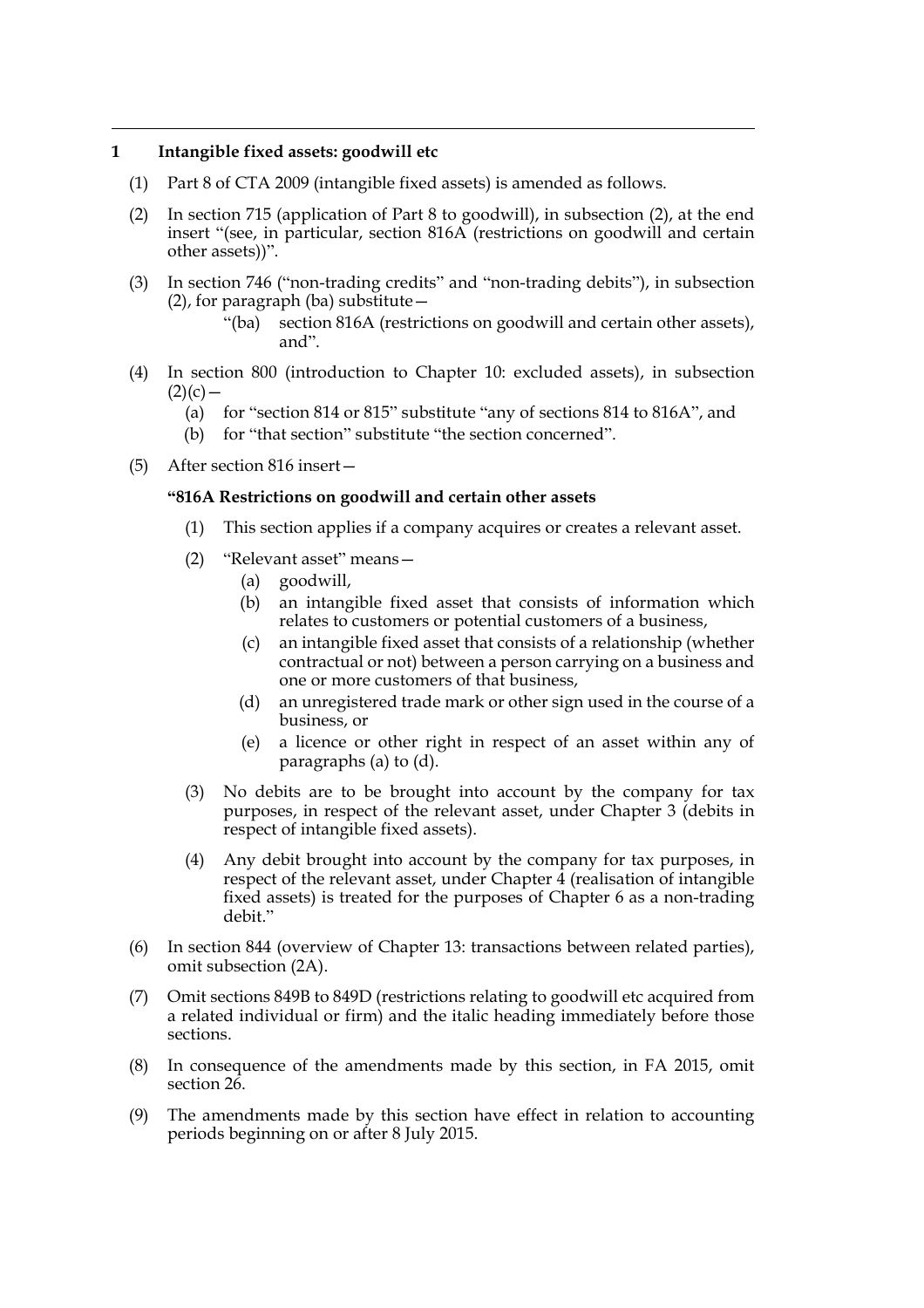- (10) But the amendments made by this section do not apply in a case in which a company acquires a relevant asset if the company does so—
	- (a) before 8 July 2015, or
	- (b) in pursuance of an obligation, under a contract, that was unconditional before that date.
- (11) For the purposes of subsection (9), an accounting period beginning before, and ending on or after, 8 July 2015 is to be treated as if so much of the accounting period as falls before that date, and so much of the accounting period as falls on or after that date, were separate accounting periods.
- (12) An apportionment for the purposes of subsection (11) must be made in accordance with section 1172 of CTA 2010 (time basis) or, if that method produces a result that is unjust or unreasonable, on a just and reasonable basis.
- (13) For the purposes of subsection (10)(b), an obligation is "unconditional" if it may not be varied or extinguished by the exercise of a right (whether under the contract or otherwise).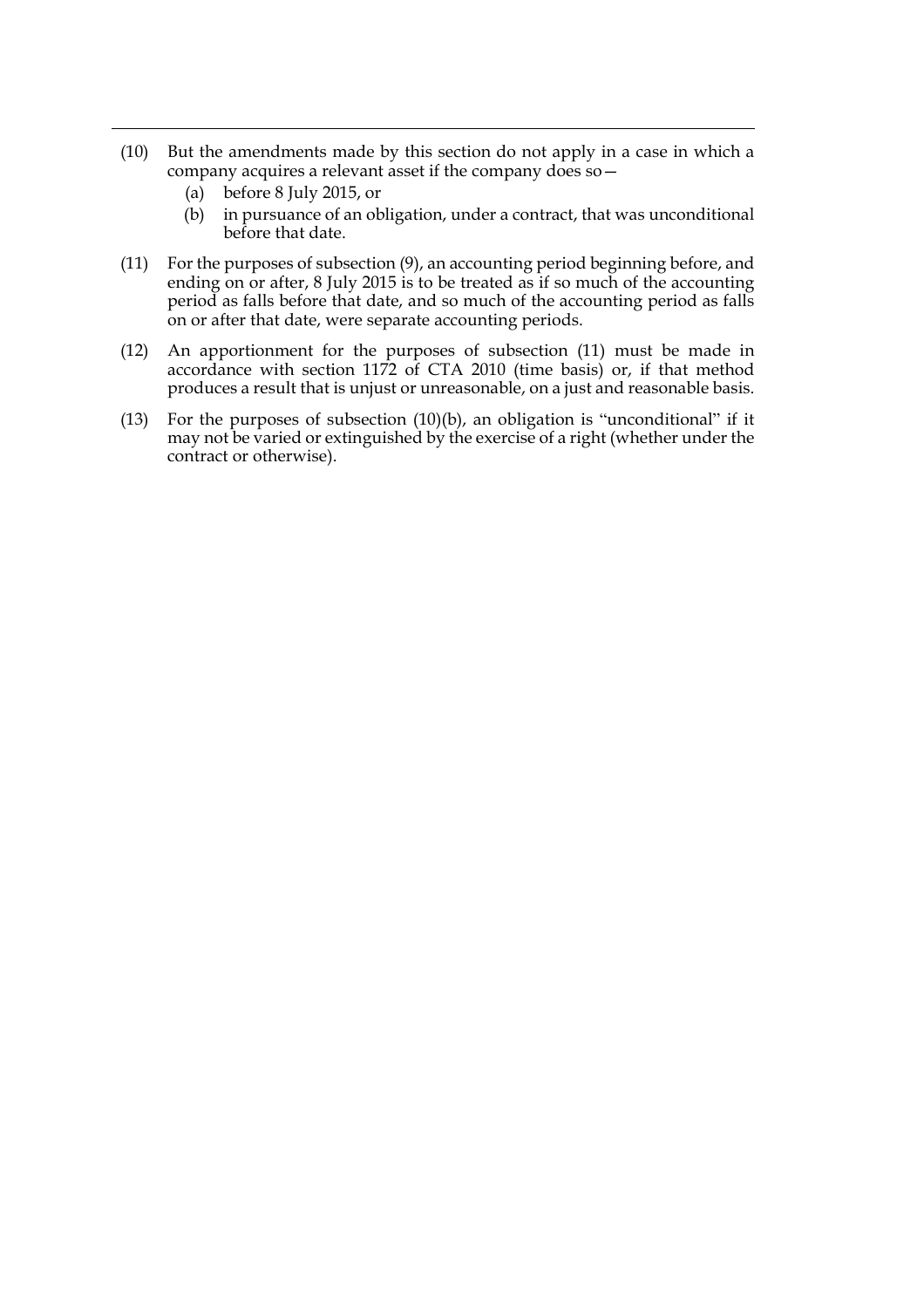# **Explanatory Note**

# **Clause: Intangible fixed assets: goodwill etc**

### **Summary**

1. This clause acts to disallow corporation tax deductions, such as amortisation and impairment debits, in respect of goodwill and certain other intangible assets linked to customers and customer relationships. It also amends the treatment of any loss arising on the disposal of these assets so that it is deemed to be a non-trading debit. The measure has effect from 8 July 2015.

## **Details of the clause**

- 2. Subsections (1) to (3) introduce the amendment to Part 8 of the Corporation Tax Act (CTA) 2009 and refer sections 715 and 746 to the excluded assets in the new section 816A.
- 3. Subsection (4) amends the introduction to Chapter 10 of Part 8 which deals with assets excluded from Part 8 and contains the new section 816A.

#### The new section 816A

- 4. Subsection (5) inserts new section 816A into Chapter 10. This section:
	- Defines "relevant assets" for the purposes of the section;
	- Excludes debits in relation to those assets from being a tax deduction under Chapter 3; and
	- Makes any debit arising from the realisation of those assets a non-trading debit.
- 5. Subsections (6) to (8) make consequential amendments to Part 8 and Finance Act 2015 to withdraw the amendments introduced in that Act that have been superseded by this clause.
- 6. Subsection (9) contains the commencement provisions. The changes apply from 8 July 2015.
- 7. Subsection (10) disapplies the changes made by this measure to assets treated as acquired before commencement. This ensures that the rules relating to those assets at the time of acquisition continue to apply after commencement. Assets acquired between 3 December 2014 and 8 July 2015 where s849B applies will therefore continue to be treated as if the provisions of s849 C and s849D had not been withdrawn.
- 8. Subsections (11) and (12) provide for the apportionment of debits where the accounting period straddles the commencement date.